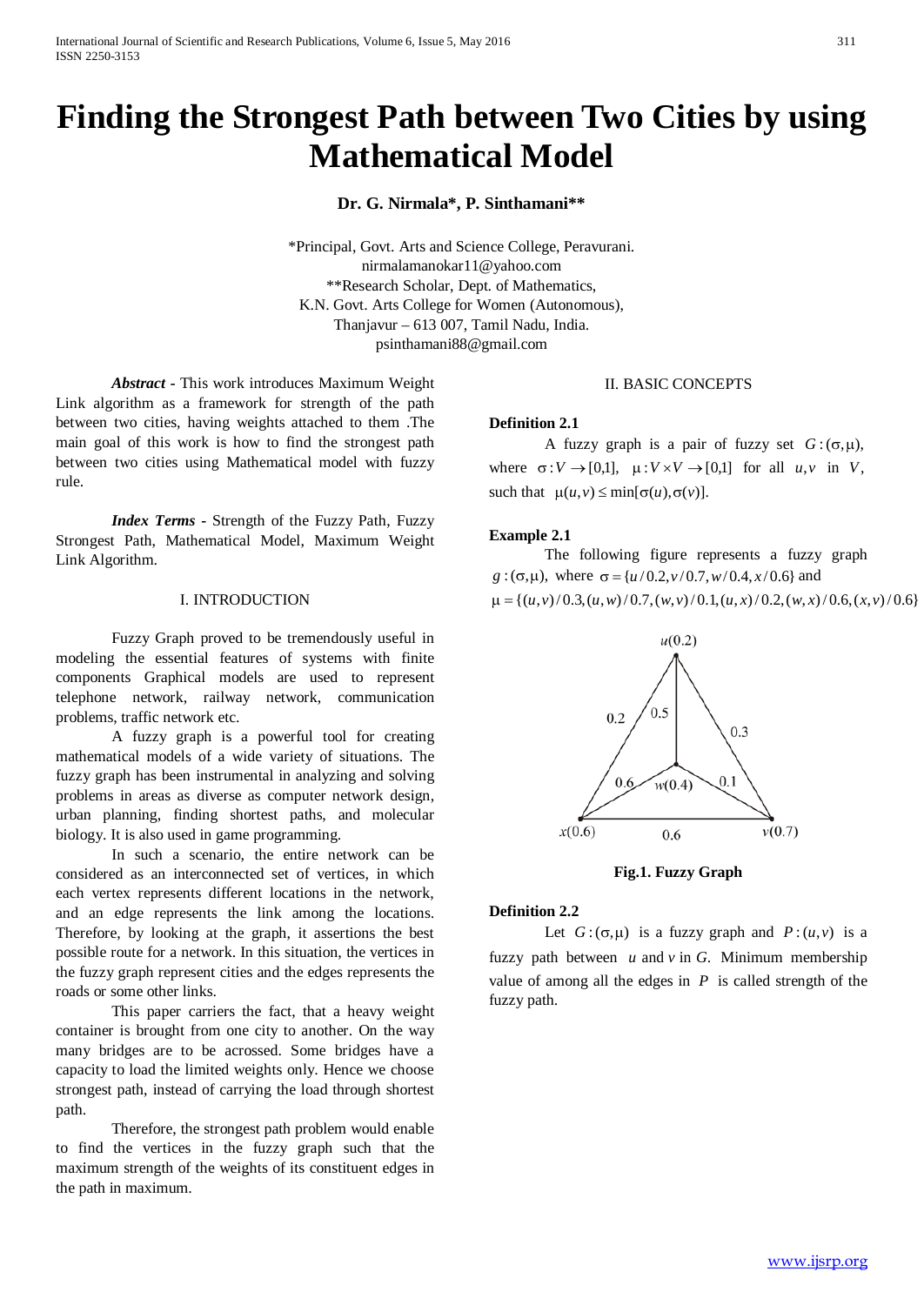# **Example 2.2**



**Fig.2. Fuzzy strength of the path**

| S.<br>No. | $u - x$ paths | Membership<br>value | Strength of<br>the path |
|-----------|---------------|---------------------|-------------------------|
| 1.        | $u - w - x$   | 0.2, 0.4            | 0.2                     |
| 2.        | $u-z-x$       | 0.6, 0.5            | 0.5                     |
| 3.        | $u-w-z-x$     | 0.2, 0.8, 0.5       | 0.2                     |
| 4.        | $u-v-x$       | 0.3, 0.5            | 0.3                     |
| 5.        | $u - y - x$   | 0.4, 0.3            | 0.3                     |
| 6.        | $u-v-y-x$     | 0.3, 0.7, 0.3       | 0.3                     |

#### The above graph shows six path between  $u - x$ .

# **Definition 2.3**

Let  $G: (\sigma, \mu)$  be a fuzzy graph and  $u, v$  be any two vertices in *G*. A fuzzy path from *u* to *v* with maximum strength of the path is called Fuzzy Strongest Path.

# **Example 2.3**

The above graph a fuzzy path from  $u - x$  with the maximum value of strength of the path is 0.5. Therefore, this is the Fuzzy Strongest Path.

# **Definition 2.4**

- Models are abstractions of reality.
- Models are representation of a particular thing, idea or condition.

• Mathematical model a self-contained set of formulas (equations) based on an approximate quantitative description of real phenomena and created in the hope that the behaviour it predicts will be consistent with the real behaviour on which it is based.

# **Example 2.4**

If twice the age of son is added to age of father, the sum is 56. But if twice the age of the father is added to the age of son, the sum is 82. Find the ages of father and son.

# **Solution**

Introduce required variables for the information given in the question.

Let  $x$  be the Father's age.

Let *y* be the Son's age.

Then the data of the problem gives twice the age of son is added to age of father, the sum is 56.

(i.e.) 
$$
2y + x = 56
$$
 ... (1)

Twice the age of the father is added to the age of son, the sum is 82.

(i.e.) 
$$
2x + y = 82
$$
 ... (2)

Solve the equation (1) and (2)

We get  $x = 36$ ,  $y = 10$ .

Therefore, The age of father's is 36 years

The age of son's is 10 years.

Equation (1) and (2) is given a mathematical model of the biological situation, so that the biological problem of ages is reduced to the mathematical problem of the solution of a system of two algebraic equations. The solution of the equations is finally interpreted biologically to give the ages of the father and son.

# **Definition 2.5**

A fuzzy rule generally assumes the form R :IF *x* is *A*, THEN *y* is*B*

where  $\vec{A}$  and  $\vec{B}$  are linguistic values defined by fuzzy sets on universe of discourse *X* and *Y*, respectively. the rule is also called a "fuzzy implication" or fuzzy conditional statement.

The part *x* is *A* is called the "antecedent" or "Premise", while *y* is *B* is called the "consequence" or "conclusion".

In general, the antecedent and consequence are represented by the form of linguistic variables.

R :IF *x* is *A*, THEN *y* is*B*

which is sometimes abbreviated as

 $R: A \rightarrow B$ .

# **Example 2.5**

IF temperature is high, THEN humidity is fairly high.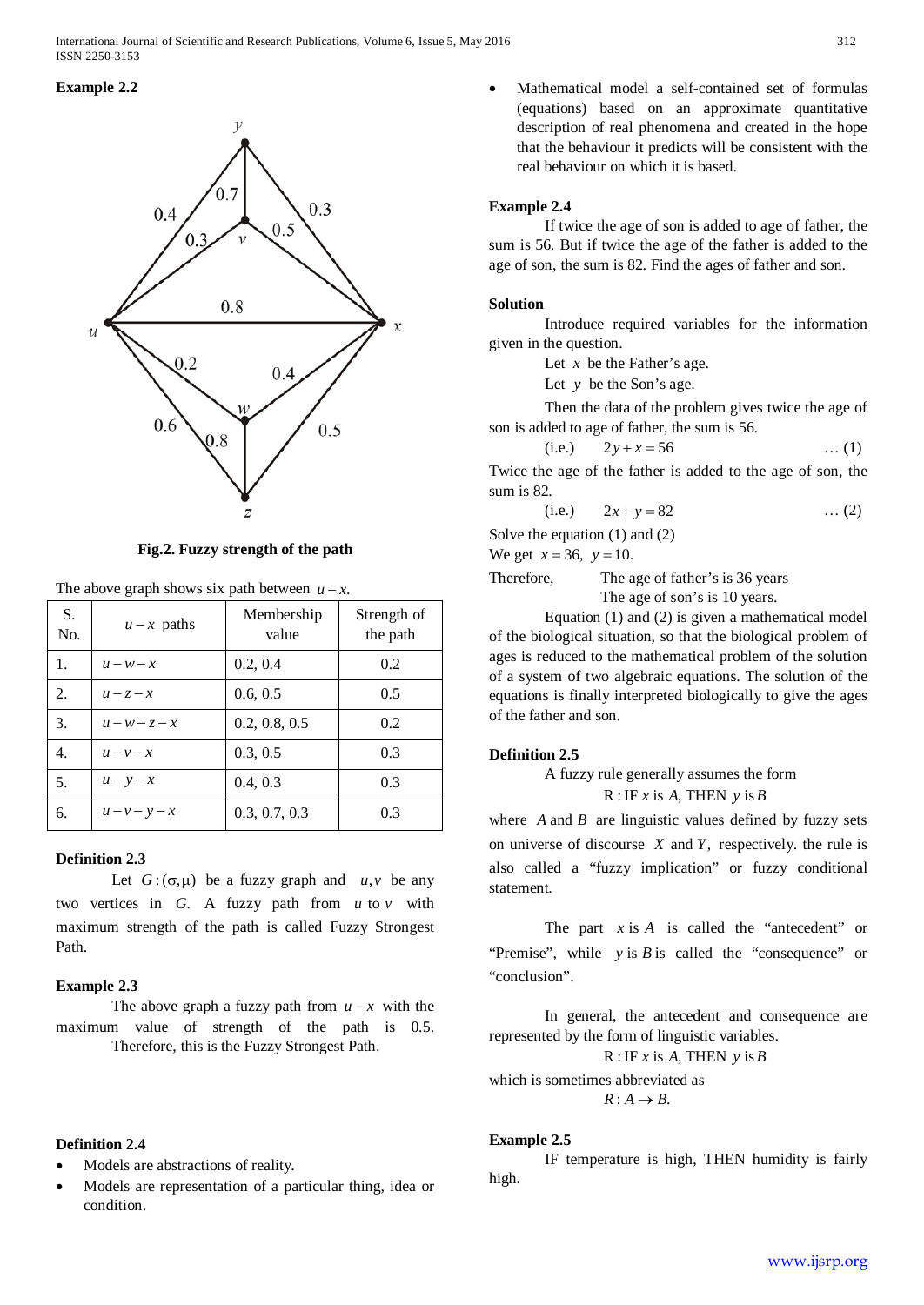# III. FIND THE STRENGTH PATH BETWEEN TWO CITIES WITH FUZZY RULE USING MATHEMATICAL **MODEL**

# **Maximum Weight Link Algorithm**

- Step 1. If any starting point (source) is chosen, then multiple different paths will be exist to destination.
- Step 2. If starting from the source vertex, then to find all paths from source to destination.
- Step 3. If given a source vertex in the weighted fuzzy graph, then to find the path weights to all other vertices in the fuzzy graph.
- Step 4. If every path to be found, then finding the minimum membership value of among all the edges in path.
- Step 5. This value will be strength of the path.
- Step 6. If finding a strength path from source to destination, then to find the maximum value of strength of the path. This is the strongest path.

# **Example**

The problem is to maximize the new line using Maximum link algorithm with Fuzzy Graph and to find the strength of the path for carrying the load from one city to another city.

There are many bridges to reach from one city to another. But, if we know concretely which way is strength path, then we can carry heavy load in it.

Consider each city as vertex such as

*X*<sup>1</sup> - Mumbai, *X*<sup>2</sup> - Delhi, *X*<sup>3</sup> - Bangalore, *X*<sup>4</sup> - Hyderabad, *X*<sup>5</sup> - Chennai, *X*<sup>6</sup> - Kolkata, *X*<sup>7</sup> - Jaipur, *X*<sup>8</sup> - Lucknow.



The above graph shows many bridges between Mumbai to Kolkata. In this graph, it should be found that how many longest bridges are there.

Now we can bring heavy weight container from Mumbai to Kolkata. Because some bridges cannot bear the overload. Hence we can choose strength path instead shortest path.

|       | $X_1$ | $X_2$ | $X_3$ | $X_4$ | $X_5$ | $X_6$ | $X_7$ | $X_8$ |
|-------|-------|-------|-------|-------|-------|-------|-------|-------|
| $X_1$ |       | 0.02  | 0.17  | 0.35  | 0.28  | 0.1   | 0.07  | 0.24  |
| $X_2$ | 0.25  |       | 0.28  | 0.16  | 0.4   | 0.17  | 0.02  | 0.01  |
| $X_3$ | 0.17  | 0.28  |       | 0.07  | 0.18  | 0.26  | 0.47  | 0.11  |
| $X_4$ | 0.35  | 0.16  | 0.07  |       | 0.04  | 0.25  | 0.08  | 0.4   |
| $X_5$ | 0.28  | 0.4   | 0.18  | 0.04  |       | 0.24  | 0.04  | 0.19  |
| $X_6$ | 0.1   | 0.17  | 0.28  | 0.25  | 0.14  |       | 0.8   | 0.24  |
| $X_7$ | 0.07  | 0.02  | 0.47  | 0.08  | 0.04  | 0.08  |       | 0.15  |
| $X_8$ | 0.24  | 0.01  | 0.11  | 0.4   | 0.19  | 0.22  | 0.15  |       |